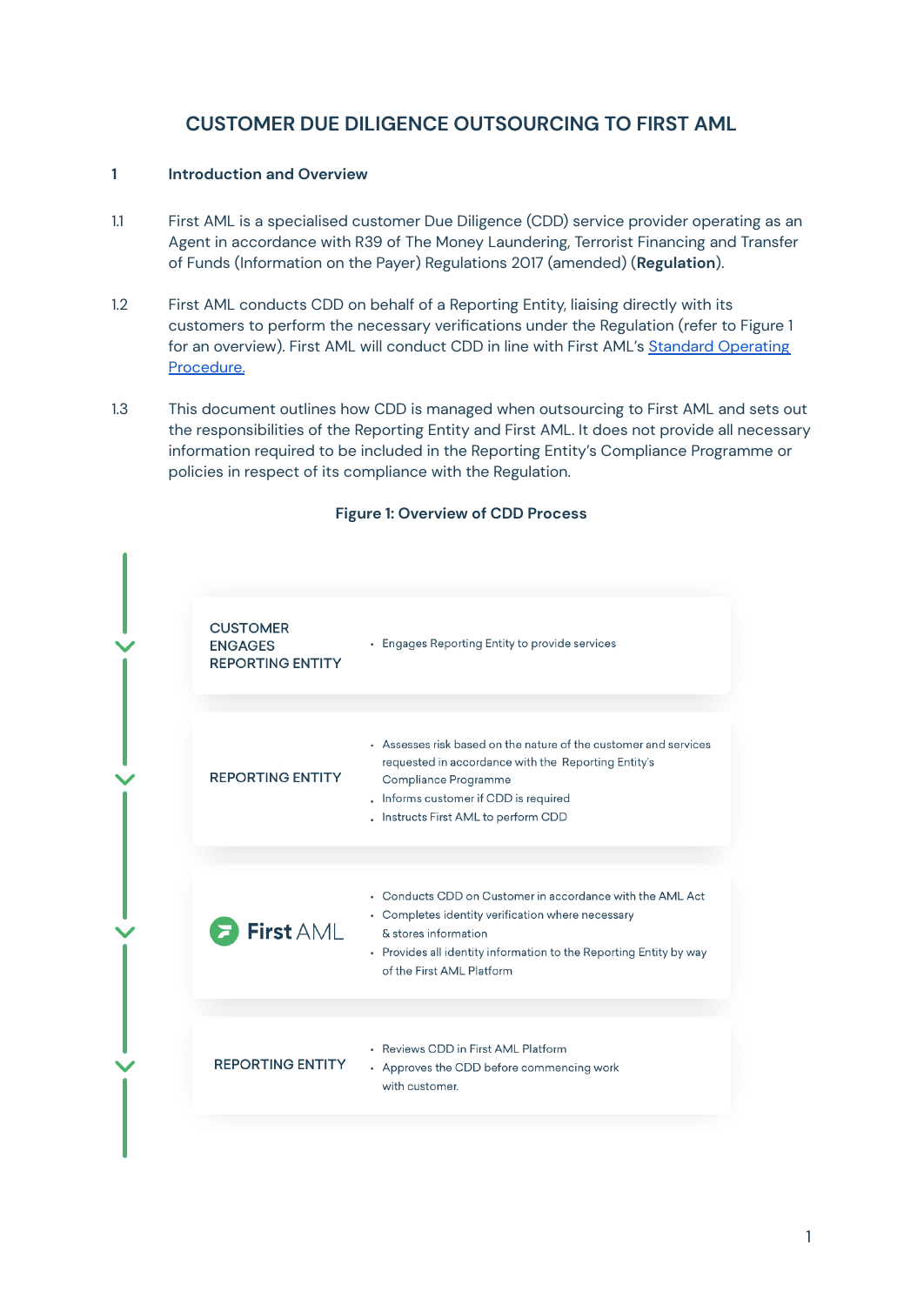# **2 When CDD measures will be applied**

2.1 As per [R27](https://www.legislation.gov.uk/uksi/2017/692/part/3/chapter/1#text%3DCustomer%20Due%20Diligence), the Reporting Entity will apply CDD measures to a customer whenever:

(a)establishes a business relationship; (b)carries out an occasional transaction that amounts to a transfer of funds within the meaning of Article 3.9 of the funds transfer regulation exceeding 1,000 euros; (c)suspects money laundering or terrorist financing; or (d)doubts the veracity or adequacy of documents or information previously obtained for the purposes of identification or verification.

- 2.2 As per [R28,](https://www.legislation.gov.uk/uksi/2017/692/regulation/28#text%253DCustomer%2520Due%2520Diligence) The Reporting Entity will obtain information about the nature and purpose of the proposed business relationship.
- 2.3 CDD identification and verification procedures will be applied before the establishment of a business relationship or before carrying out an occasional transaction or occasional activity if the services required are deemed by the Reporting Entity to be a transaction requiring CDD (as defined in the Regulation).
- 2.4 This regulation applies when a relevant person is required to take any measures under Regulations 27, 28 or 29.

(2) Subject to paragraph (3) or (4), a relevant person must comply with the requirement to verify the identity of the customer, any person purporting to act on behalf of the customer and any beneficial owner of the customer before the establishment of a business relationship or the carrying out of the transaction.

(3) Provided that the verification is completed as soon as practicable after contact is first established, the verification of the customer, any person purporting to act on behalf of the customer and the customer's beneficial owner, may be completed during the establishment of a business relationship if—

(a)this is necessary not to interrupt the normal conduct of business; and (b)there is little risk of money laundering and terrorist financing.

(4) The verification by a credit institution or a financial institution of the identity of a customer opening an account, any person purporting to act on behalf of the customer and any beneficial owner of the customer, may take place after the account has been opened provided that there are adequate safeguards in place to ensure that no transactions are carried out by or on behalf of the customer before verification has been completed.

# **3 Capture**

- 3.1 The Reporting Entity is responsible and liable for determining if the services required by the customer are transactions that require CDD.
- 3.2 Certain services may not require CDD, however, in general, the Reporting Entity should take a cautious view when considering whether a particular matter falls within a transaction requiring CDD.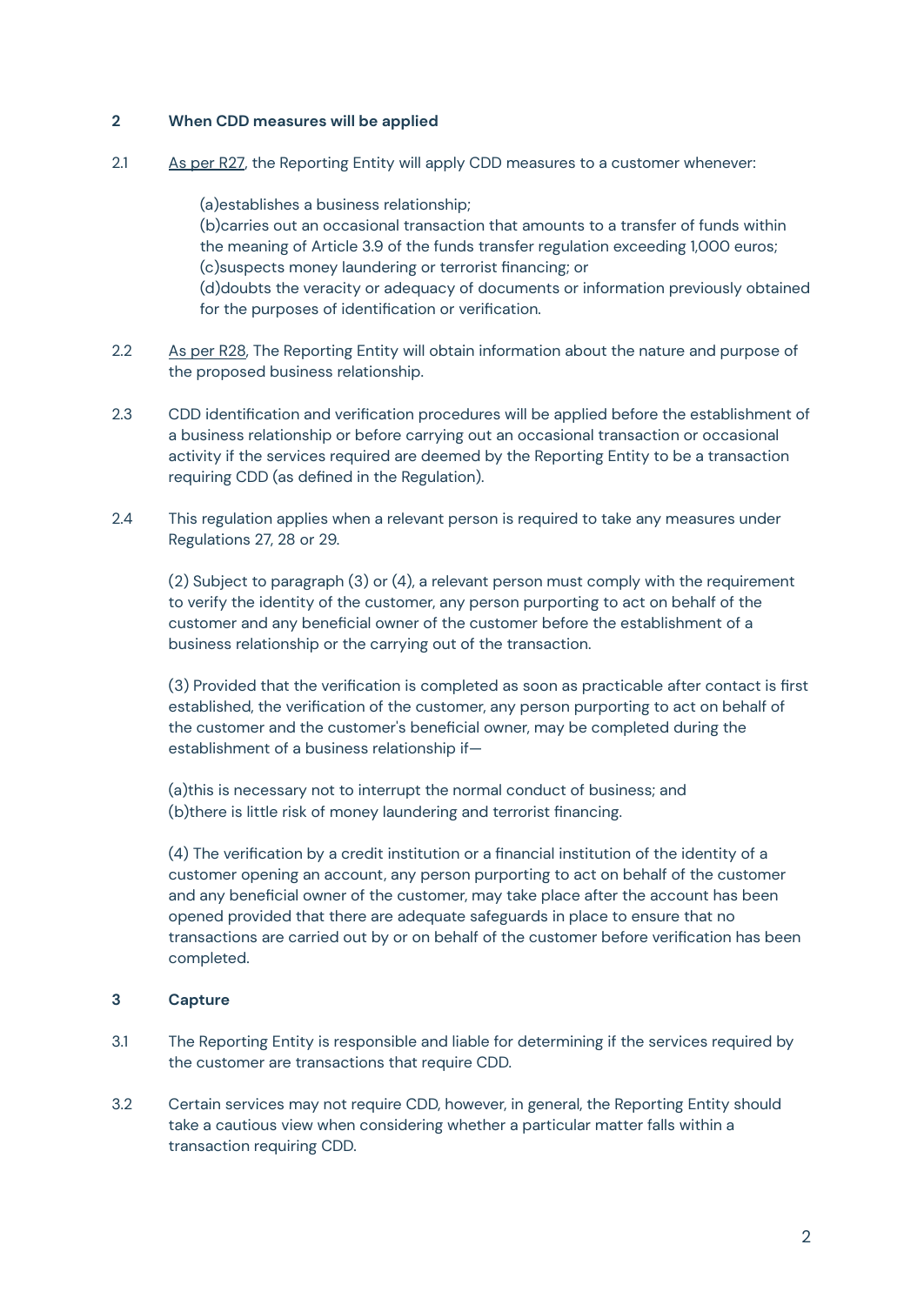# **4 Different levels of CDD**

- 4.1 The Regulation imposes various levels of due diligence obligations depending on the nature of the customer and the proposed professional relationship.
- 4.2 The Reporting Entity will assess whether the business relationship or occasional activity or transaction could involve money laundering or financing terrorism.
- 4.3 The Reporting Entity must assess the level of risk based on customer risk; country risk; service risk; and delivery risk in accordance with the Regulations. The First AML platform may be used to record this risk assessment.

# **5 Determining CDD requirements**

- 5.1 The Reporting Entity will instruct First AML when it requires CDD to be conducted and must provide details of the person(s) requiring CDD for a customer.
- 5.2 First AML will determine the specific CDD requirements for the person(s) to whom CDD is required in respect of the customer, including the names of the beneficial owners.
- 5.3 The Reporting Entity will provide First AML with a customer contact so First AML can liaise directly with the customer if necessary to obtain the information required to determine the CDD requirements. First AML cannot, and shall not be obliged to, provide the Services if no customer contact satisfactory to the Service Provider is provided.
- 5.4 If agreed in writing First AML may collect evidence of source of wealth or funds if required by the reporting entity.
- 5.5 The Reporting Entity (and not First AML) is solely responsible and liable for determining if the evidence of source of wealth or funds is acceptable and in accordance with its Compliance Programme and the requirements of the AML/CFT Act.

# **6 Identity verification**

- 6.1 First AML will carry out such necessary steps to conduct identity verification for all required individuals on behalf of the Reporting Entity.
- 6.2 First AML may use electronic identity verification or documentary identity verification to verify the identities of individuals in accordance with the AML/CFT Act.
- 6.2.1 When electronic identity verification is used, First AML confirms identities using electronic sources and includes additional measures for ensuring the identity document provided by the customer belongs to the customer and it has not been forged, altered or tampered with. Those additional measures include matching the individual to the identity they are claiming via a biometric comparison of a self-portrait photograph of the individual with the photograph on their identity document. The biometric comparison conducted by First AML involves analysis of the relative size, shape and position of the individual's eyes, nose, cheekbones, and jaw. First AML will record a pass/fail result after this analysis has been conducted. The assessment also involves analysis of the photograph of the identity document to look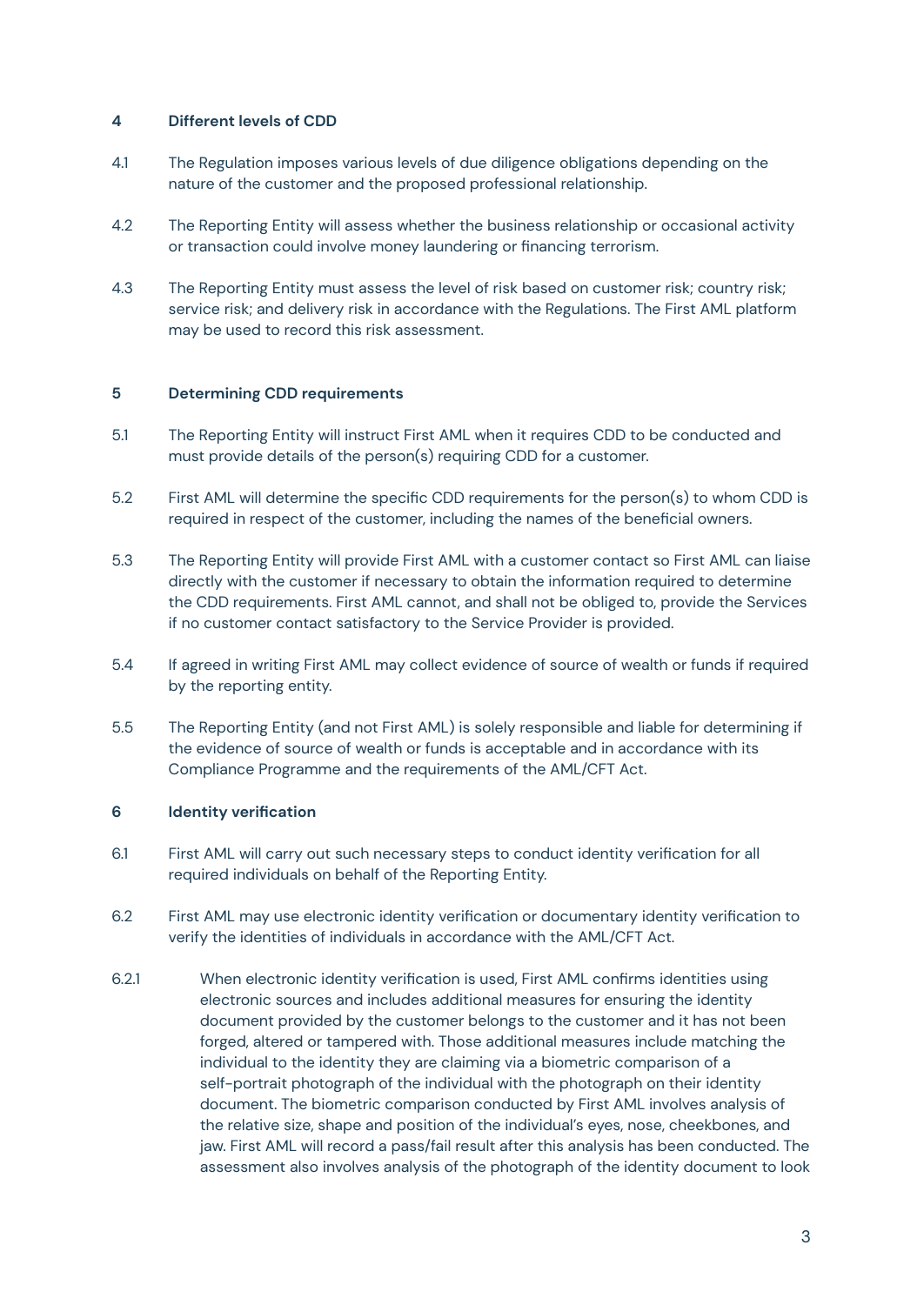for signs of forgery or alteration (e.g. discolouration, photograph layering, presence of watermarks and holographs etc.).

- 6.2.2 The electronic sources used are outlined in the 'Electronic Sources Schedule' in this document
- 6.2.3 When electronic verification is used First AML verifies an individual's name, date of birth and/or address. To achieve a pass, it checks name and date of birth and name and address. Under this approach the individual's name, date of birth and address at least once.
- 6.2.4 When documentary identity verification is used, First AML will request original copies of an individual's identity document (e.g. Passport) and proof of address (e.g. Utility Bill), please refer to First AML's Standard operating procedure for certification standards. If scanned copies of an individual's identity documents are sent instead of original copies, First AML may still verify the individual's identity.
- 6.3 First AML will liaise directly with the customer contact and/or customer individuals to obtain the necessary personal information to complete identity verification.
- 6.4 The Reporting Entity, (and not First AML), is responsible for making its assessment as to whether an individual or entity that it wished to enter into a business relationship with is of low, medium or high risk and will decide in its own right if more sophisticated measures should be applied to identify, or if a business relationship should be commenced with, such individuals or entities. First AML shall have no liability to the Reporting Entity with any such assessment made by the customer under clause 6.4.
- 6.5 First AML will also conduct PEP (Politically Exposed Person) checks on individuals in accordance with the Regulations.
- 6.6 When identity verification is complete First AML will inform the Reporting Entity via email so that it can, subject to compliance with its compliance programme and the Regulations, commence work for the customer.

# **7 Reporting**

- 7.1 First AML will provide all information during and after customer due diligence and identity verification is conducted. This information is stored by First AML in the First AML Platform. The Reporting Entity will have access to this information.
- 7.2 The Reporting Entity is required to submit an annual report to the Regulators.
- 7.3 First AML can assist with the annual reporting process by providing information to the Reporting Entity on request.

# **8 On-going CDD and account monitoring**

8.1 The Reporting Entity (and not First AML) shall be responsible and liable for monitoring its customer relationships on an ongoing basis, to: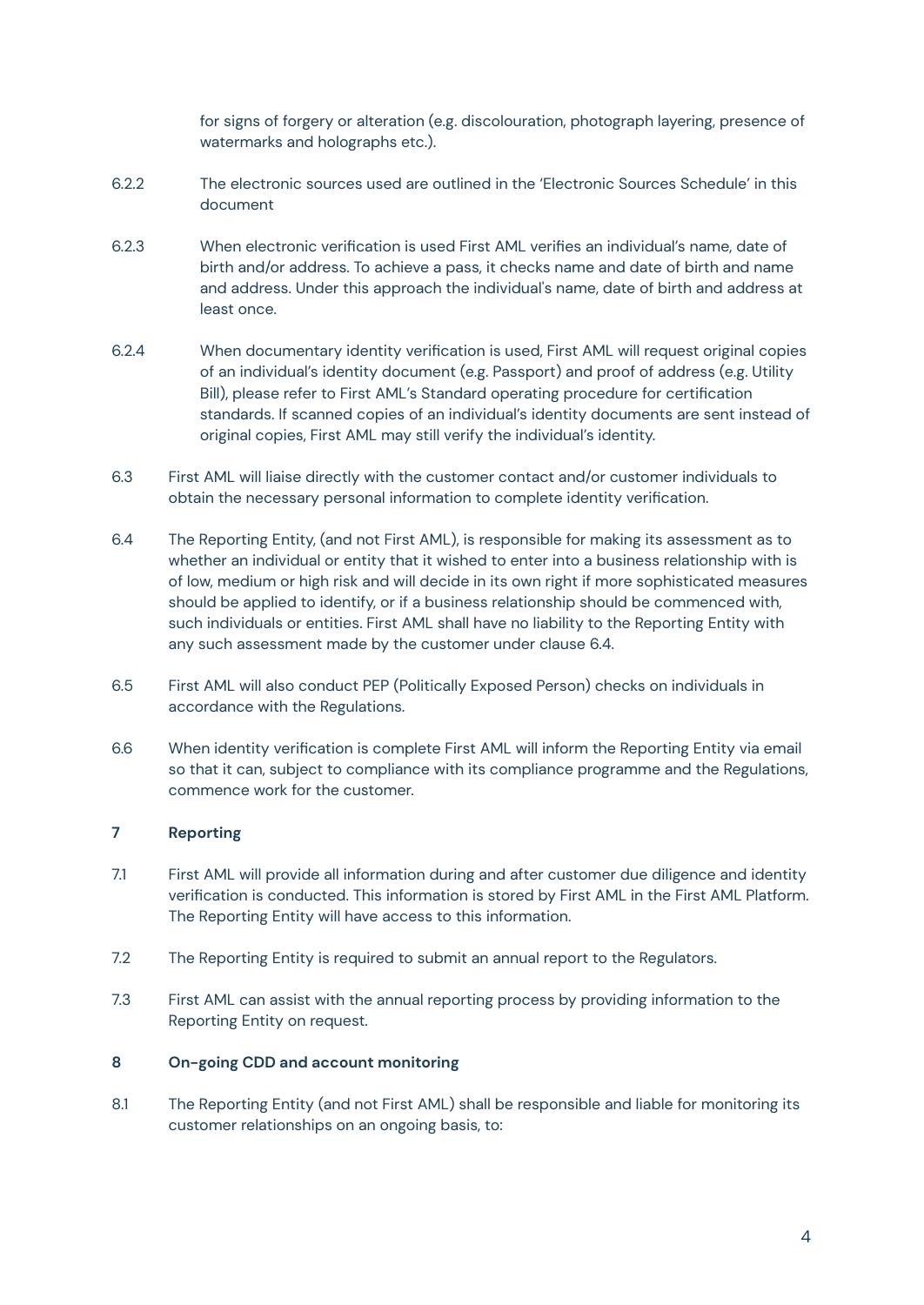- 8.1.1 Ensure that the transactions being conducted by a customer are consistent with the Reporting Entity's knowledge of the customer;
- 8.1.2 reassess risks; and
- 8.1.3 Update the Reporting Entity's CDD information and risk assessment where appropriate
- 8.2 The Reporting Entity will inform First AML if further CDD should be conducted (e.g. if there has been a change in the nature or purpose of the business relationship).
- 8.3 The Reporting Entity (and not First AML) is responsible for assessing its customer's transactions and activities and if necessary filing Threshold Transaction Reports and Suspicious Activity Reports.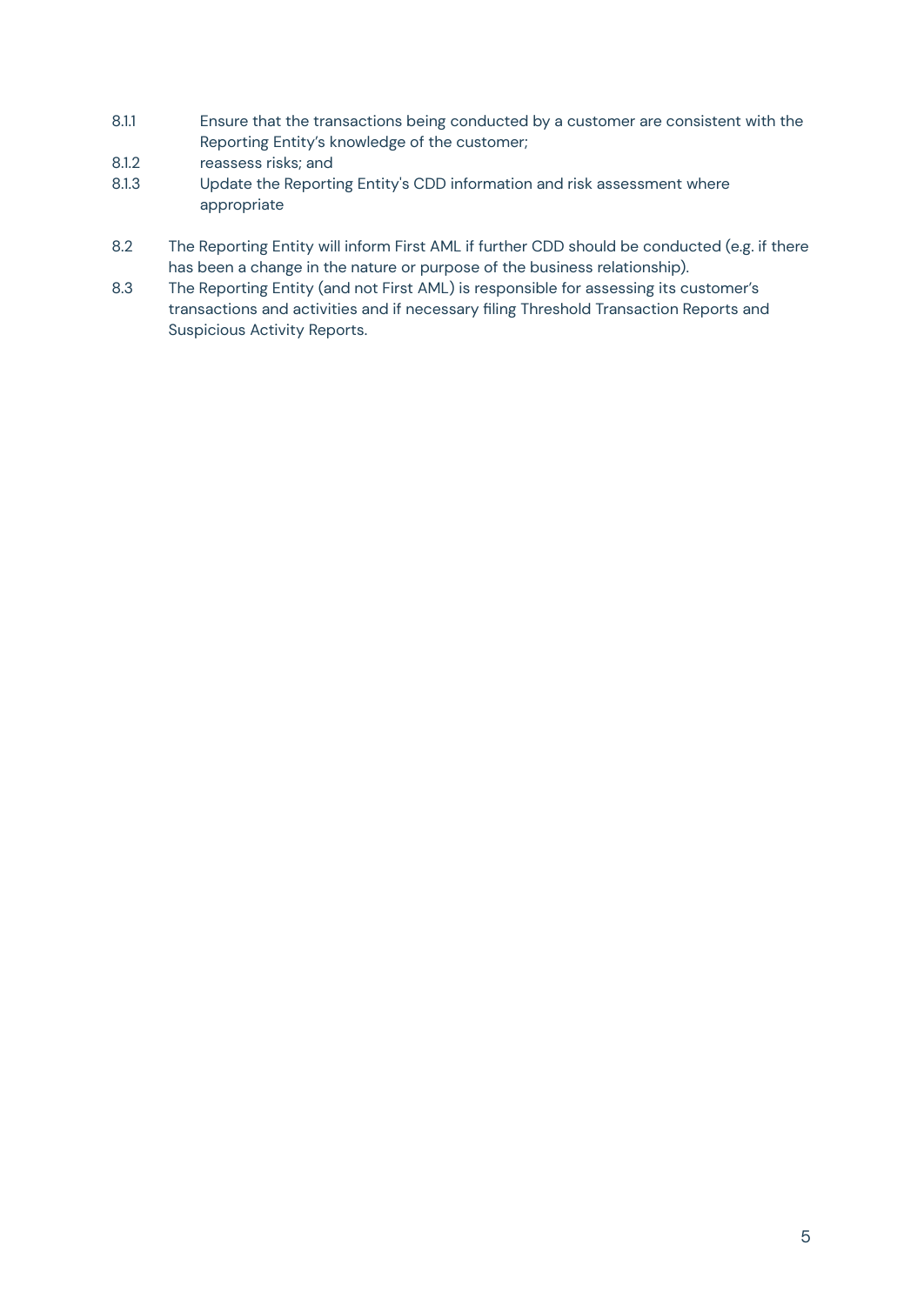# **Electronic Sources Schedule**

First AML uses a 3<sup>rd</sup> party Electronic Verification provider Frankie Financial Pty Ltd("FrankieOne") which has access to the electronic sources outlined in this schedule. These electronic sources are considered reliable and independent and will be used to verify the Name, Date of Birth and Address of verified individuals. Additional electronic sources may be added at any time. Onfido is used to perform biometric verification and document validity checks.

| <b>Accuracy</b>                                                     | Real-time connection.                                                                                                                                                                                                                                                                                 |
|---------------------------------------------------------------------|-------------------------------------------------------------------------------------------------------------------------------------------------------------------------------------------------------------------------------------------------------------------------------------------------------|
|                                                                     | Standard matching using exact Given Names, Surname, Date of Birth,<br>residential address, ID number and expiry date (where applicable)                                                                                                                                                               |
| <b>Security</b>                                                     | All checks are done via a secure connection with the underlying<br>database provider. FrankieOne is ISO/IEC 27001 compliant and is<br>required to conform to ISO/IEC 27001 security protocols.                                                                                                        |
| <b>Privacy</b>                                                      | As per FrankieOne's Privacy Policy, only a Pass/Fail response on each<br>element is passed back to First AML. FrankieOne will not present First<br>AML with additional information, such as the customer's correct Date<br>of Birth but where possible will highlight which part of the check failed. |
| Method of<br>information<br>collection                              | Information is either entered by the relevant government body,<br>updated by the relevant authorised bodies when information is<br>changed or maintained by the credit bureau.                                                                                                                        |
| How the information<br>is maintained                                | Maintained by each underlying data source provider individually or by<br>the relevant credit bureau.                                                                                                                                                                                                  |
| <b>Whether the</b><br>information has been<br>additionally verified | Information may be held with the relevant government agencies, data<br>consortiums and/or credit bureaus. Name, Date of Birth, address and<br>ID number (where applicable) may be verified using additional<br>databases.                                                                             |

# **FrankieOne (Electronic Identity Verification Provider)**

#### **Onfido (Biometric Verification and Anti-tampering Check Provider)**

| <b>Accuracy</b> | Real-time connection.<br>Onfido uses different machine learning models and human-powered<br>processes that are used to verify the identity or perform a check.                                                                                 |
|-----------------|------------------------------------------------------------------------------------------------------------------------------------------------------------------------------------------------------------------------------------------------|
| <b>Security</b> | Onfido is SOC 2 Type II compliant, and is certified by BSI to ISO 27001<br>under certificate number IS 660122. Onfido uses 256-bit SSL<br>encryption 100% of the time on every device.                                                         |
| <b>Privacy</b>  | As per Onfido's Privacy Policy, Onfido performs several electronic<br>checks to determine whether the individual is a biometric match and<br>if a document is genuine. Results are marked as either "approved" or<br>"declined" or 'consider'. |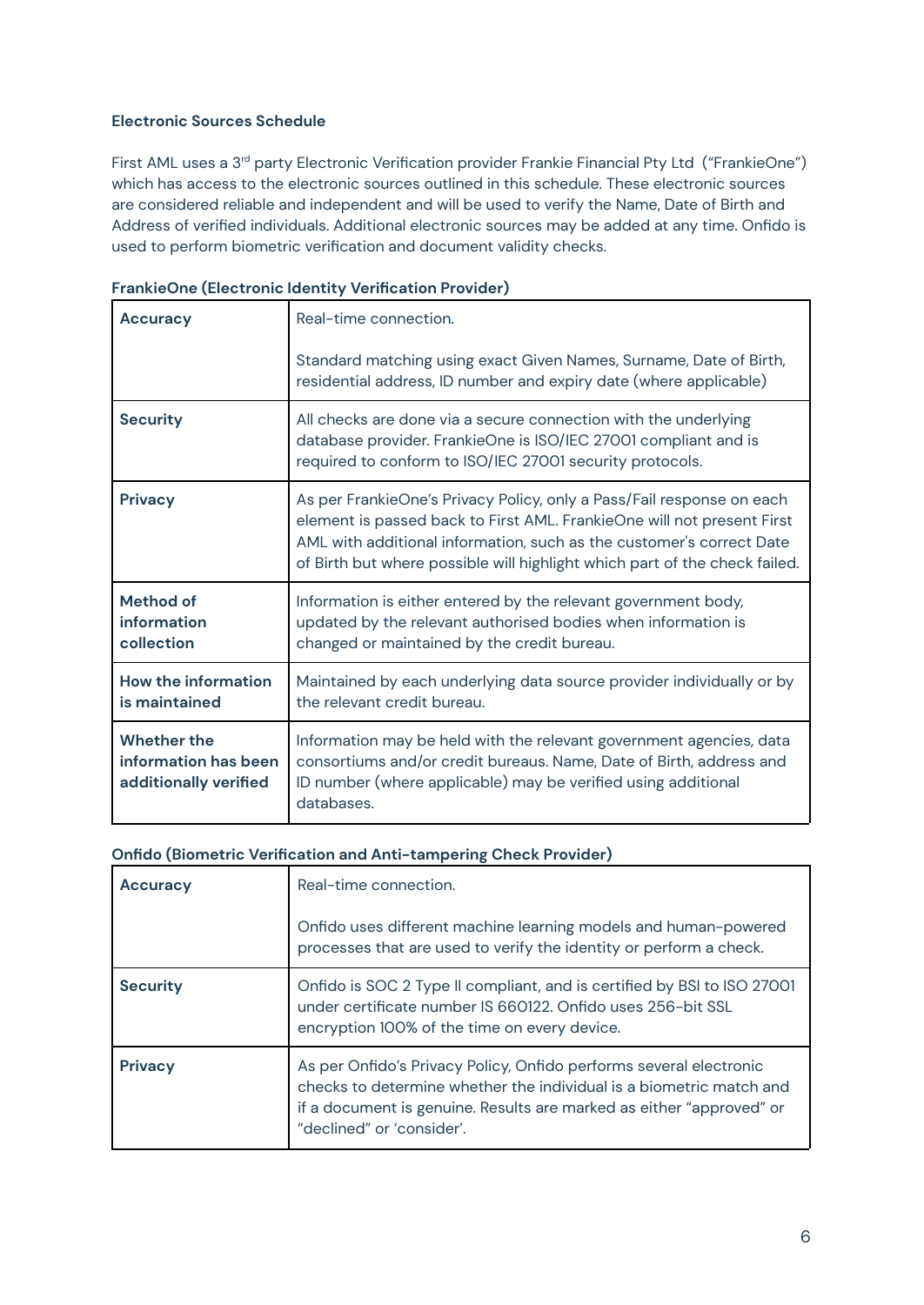| <b>Method of</b><br>information<br>collection                       | Onfido collects users' information from clients or directly from the<br>users themselves. This information might include an image or images<br>of an identity document (e.g. a passport or a driver's licence), photos<br>(at times, taken in quick succession for anti-fraud purposes) or a<br>video of the user, and the biometric facial identifiers extracted by<br>Onfido from those images. |
|---------------------------------------------------------------------|---------------------------------------------------------------------------------------------------------------------------------------------------------------------------------------------------------------------------------------------------------------------------------------------------------------------------------------------------------------------------------------------------|
|                                                                     | Onfido also collects information about compromised identities that<br>have been leaked or otherwise made available on the internet to<br>further combat fraud.                                                                                                                                                                                                                                    |
|                                                                     | Lastly, Onfido will collect IP addresses to determine the city and<br>country in which a user is located so that we may provide them with a<br>localised service, where required to meet our legal obligations. They<br>may also consider whether the IP address has been manipulated or<br>shows unusual usage patterns.                                                                         |
| <b>Mechanism to link</b><br>the person to the<br>claimed identity   | When conducting electronic identity verification, Onfido always<br>incorporates its mechanism for linking the person to the claimed<br>identity via a biometric facial recognition video that compares the<br>photo or video provided by the applicant to the face on the<br>document provided.<br>Anti-tampering and fraudulent document checks are conducted in<br>conjunction.                 |
| <b>How the information</b>                                          | Maintained by Onfido                                                                                                                                                                                                                                                                                                                                                                              |
| is maintained                                                       |                                                                                                                                                                                                                                                                                                                                                                                                   |
| <b>Whether the</b><br>information has been<br>additionally verified | Onfido is the only party that holds and maintains this information and<br>therefore cannot be verified with an additional party.                                                                                                                                                                                                                                                                  |

# **ComplyAdvantage (PEPs, Sanctions, and Adverse Media)**

| <b>Accuracy</b> | Real-time connection.                                                                                                                                                                        |
|-----------------|----------------------------------------------------------------------------------------------------------------------------------------------------------------------------------------------|
|                 | Matched against the full name (Including alias names) in both original<br>and Latin script (where different), date of birth, citizenship/nationality,<br>and address.                        |
|                 | All beneficial owners are screened against sanctions, PEPs (both<br>foreign and domestic), warning if needed, fitness & probity databases<br>and adverse media worldwide.                    |
|                 | Additionally, it screens all beneficiary details against sanctions, if<br>needed also PEPs (both foreign and domestic), warning, fitness &<br>probity databases and adverse media worldwide. |
| <b>Security</b> | All checks are done via a secure connection with the underlying<br>database provider.                                                                                                        |